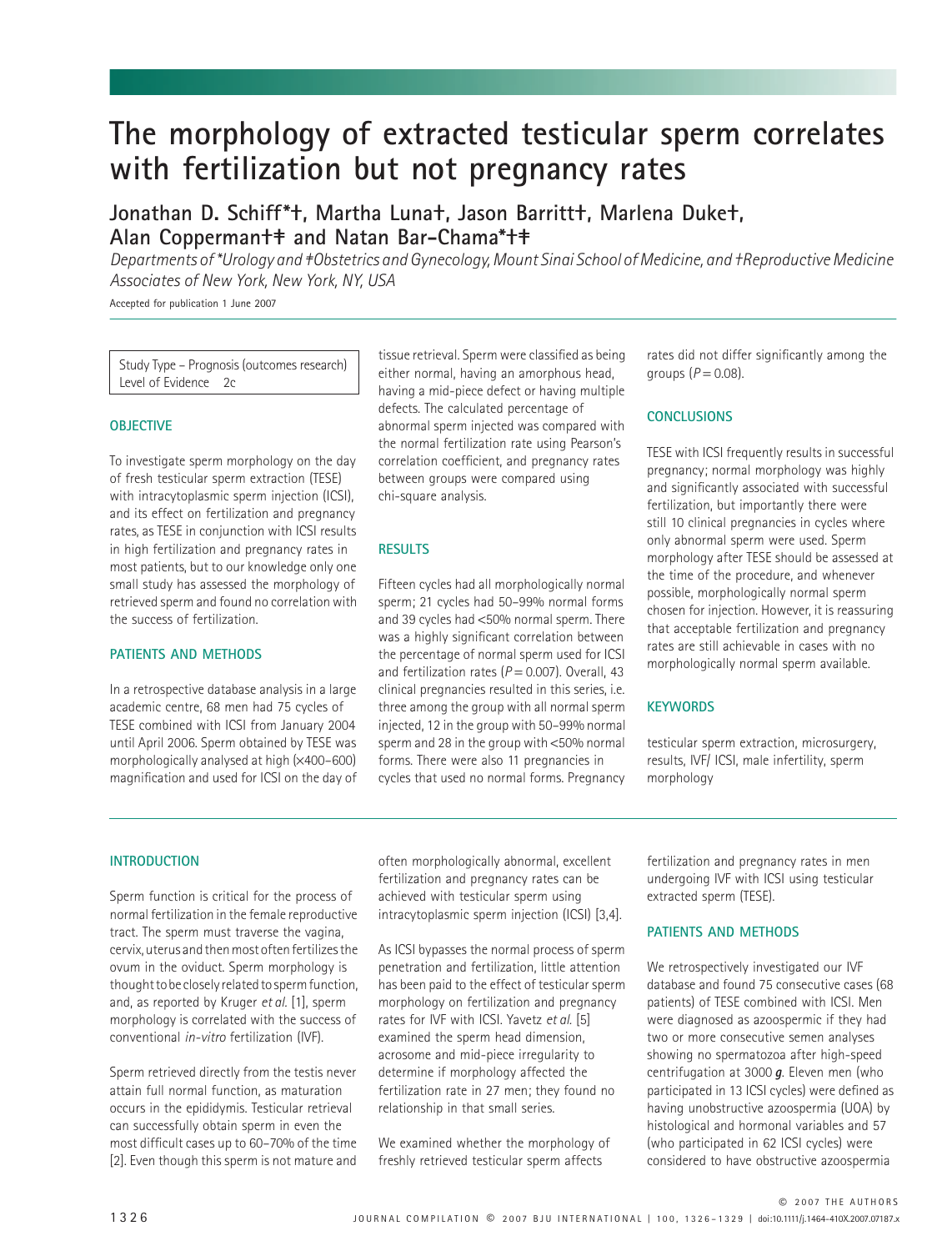*FIG. 1. The percentage of normal sperm used and the normal fertilization rate.*



Percentage of Normal Sperm Used and Normal Fertilization Rate

|                                                      | Group, % normal sperm |                   |              | TABLE 1                     |
|------------------------------------------------------|-----------------------|-------------------|--------------|-----------------------------|
| Variable                                             | $0 - 50$              | $51 - 99$         | 100          | The mean number of eggs     |
| Mean:                                                | 39                    | 21                | 15           | injected, the mean number   |
| maternal age, years                                  | 36.6                  | 37.1              | 37.4         | of normal sperm used,       |
| paternal age, years                                  | 41.6                  | 38.5              | 42.2         | fertilization and pregnancy |
| N eggs injected                                      | 11.1                  | 11.8              | 5.5          | rates                       |
| Mean (%) normal sperm<br>for ICSI                    | 1.1(15)               | 7.96(67)          | 5.5(100)     |                             |
| % normal fertilization<br>Pregnancies/total, n/N (%) | 67.2<br>28/39(72)     | 75.5<br>12/21(57) | 64.5<br>3/15 |                             |

(OA). Two men with UOA and five with OA had multiple retrievals and ICSI cycles.

For patients with presumed OA (normal FSH and LH levels, normal testosterone, or absent vasa or a history of vasectomy or inguinal surgery), percutaneous TESE was used. Briefly, under local anaesthesia with or without sedation, a small stab incision was made in the scrotum through the dartos muscle. An 18 G biopsy gun (Bard Urological, Covington, GA, USA) was used to take two to three cores from the testis until sperm with 'twitching' motility were found. Manual pressure was then applied for 10 min and the incision closed with interrupted 3–0 chromic sutures.

In those patients with either hormonal abnormalities (high FSH) or no history of inguinal surgery, microsurgical TESE was used. Briefly, under general anaesthesia, an incision was made in the hemiscrotum of the larger testis; the testis was then delivered and the tunica albuginea incised to reveal the seminiferous tubules. The tubules were then examined under an operating microscope

(Carl Zeiss, Inc. Dublin, Eire) and the tubules that appeared plump were extracted first, placed in human tubal fluid, and dissected under a microscope by an experienced embryologist. The aspirate of the fluid was then examined under a working microscope (×400–600) and any sperm found were gathered using a micromanipulation pipette. ICSI was carried out by an experienced embryologist at ≈41 h after stimulation by hCG, with analysis for normal fertilization (two pronuclei) being assessed at 16–18 h after ICSI.

Sperm morphology was analysed by experienced embryologists (M.D. and J.B.) at ×400–600; sperm were classified as being either normal, having an amorphous head, having a mid-piece defect or having multiple defects. Because all sperm were analysed on the day of ICSI, no staining was used and the sperm that were used for ICSI were classified by the above criteria. The embryologist grading the spermatozoa was unaware of the presumptive diagnosis of the patient as either OA or UOA. Men were segregated

into whether they had <50% normal sperm injected, 50–99% normal or 100% normal.

We calculated the percentage of normal and abnormal sperm injected during ICSI and compared it with the fertilization rate for couples using only normal sperm, using Pearson's correlation coefficient. Group means for the number of normal or abnormal sperm used were compared with an unpaired Student's *t*-test; fertilization and pregnancy rates between groups were compared using chi-squared analysis. In all, tests *P* < 0.05 was considered significant. We compared patients classified as having OA to those UOA.

## **RESULTS**

Fifteen cycles (20%) had completely normal sperm used for ICSI, 21 (28%) had 50–99% normal forms and 39 (52%) had <50% normal sperm used in ICSI. There was a strongly significant correlation between the percentage of normal sperm used for ICSI and fertilization rates  $(P = 0.007;$  Fig. 1). The mean number of eggs injected, the mean number of normal sperm used, fertilization and pregnancy rates are listed in Table 1.

Overall, 43 clinical pregnancies (57%) resulted from this series; three of the 15 with all normal sperm injected, 12 of 21 (57%) in the group with 50–99% normal sperm injected and 28 (72%) in the group with <50% normal forms injected. Eleven (36%) of the pregnancies achieved in the latter group occurred in cycles in which no normal forms were used. Pregnancy rates did not differ significantly between groups  $(P = 0.08)$ .

We compared cycles where no normal sperm were used with cycles where any normal sperm were used for IVF with ICSI; 17 cycles were used with no normal sperm injected with a 70% normal fertilization rate and a 65% pregnancy rate. This compared to a 70% normal fertilization rate and a 55% pregnancy rate in couples where any normal sperm were injected  $(P = 0.49)$ .

We compared men who had UOA and required microdissection TESE to those men with OA who had percutaneous TESE. The mean age of men with UOA was 39.8 years and their partners' mean age was 37 years. In the group with OA the mean age was 41 years and the mean partner age was 36.9 years ( $P = 0.76$  for men and 0.96 for women).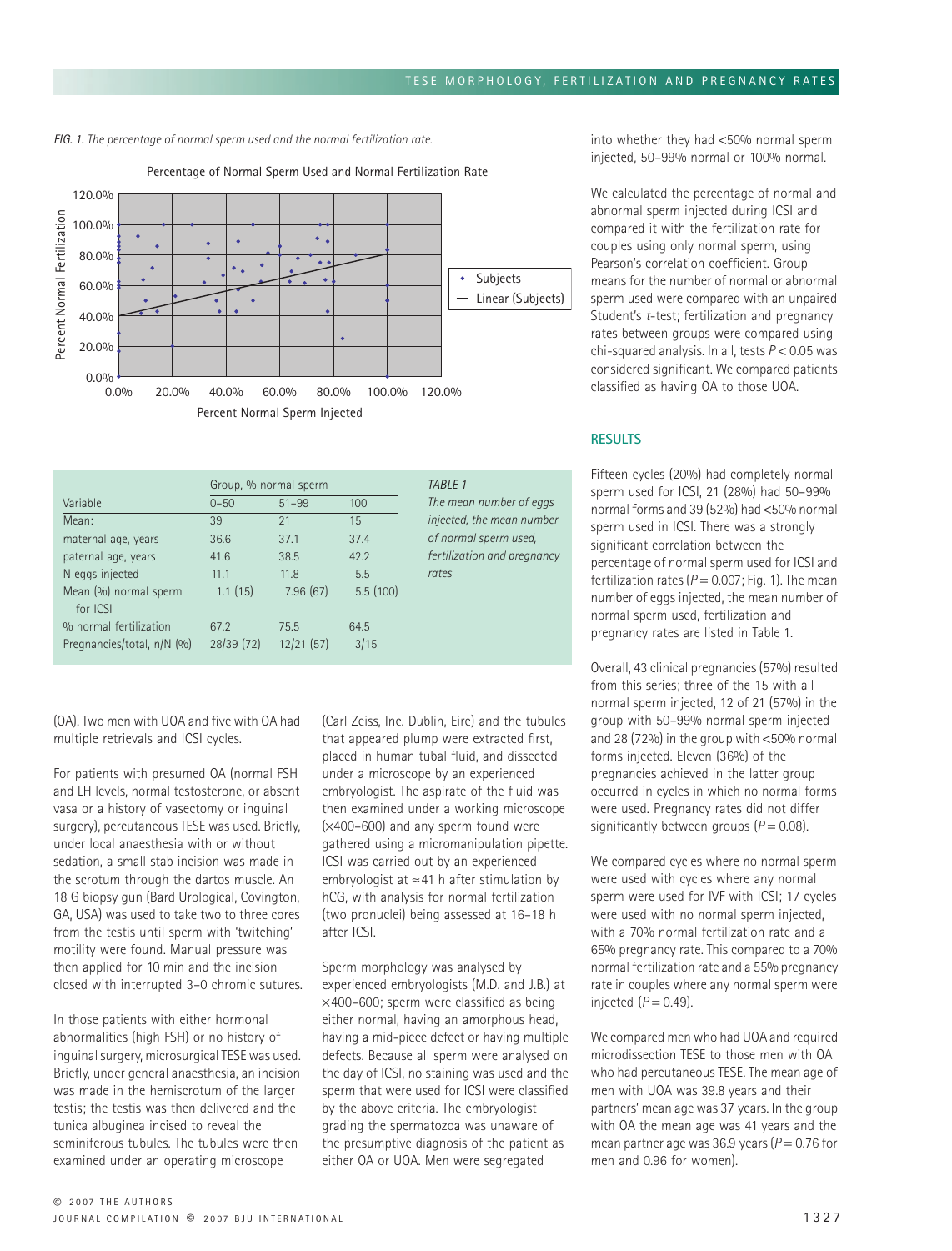## SCHIFF *ET AL.*

Of the 11 men who had 13 ICSI cycles in the UOA group, pregnancies were achieved in seven. A median of four normal sperm per cycle was injected into a median of 10 ova, with a 56% normal fertilization rate. The mean percentage of normal sperm used for this group was 29%. Among men with OA, 35 pregnancies were achieved in 62 cycles (57%,  $P = 0.65$  vs UOA group). The median number of ova injected was 11 with a median of four normal sperm per cycle; the mean percentage of normal sperm used was  $48\%$  ( $P = 0.06$ ). The percentage normal fertilization was 72% for the group  $(P = 0.13)$ . None of these differences between the groups was significant.

There was a weak negative correlation between paternal age and number of normal sperm found for ICSI (Pearson  $r = -0.28$ ); there was no correlation between paternal age and normal fertilization percentage (Pearson's  $r = -0.05$ ).

#### **DISCUSSION**

TESE with ICSI frequently results in successful pregnancies. Since the description of ICSI in 1992 by Palermo *et al.* [6] the correlation of sperm morphology with IVF outcomes, as described by Kruger *et al.* [1] has been questioned. However, many studies have examined the use of ejaculated sperm to investigate the correlation between sperm morphology and ICSI outcomes; none has found a correlation between morphology and fertilization rates [7–14].

More recently, Yavetz *et al.* [5] investigated the correlation between morphology of testicular sperm and ICSI fertilization outcomes; they studied 27 men, seven with OA and 20 with UOA, and counted 200 sperm cells, according to WHO (1992) guidelines and only evaluated mature sperm with a fullgrown tail. Sperm were analysed according to head dimensions, acrosome and mid-piece irregularities using the strict criteria of Menkveld *et al.* [15]. They found no significant correlation between normal morphology and age or testis volume, and nor was there a difference in fertilization rate according to sperm morphology.

The present study differed from this important work in several respects. We analysed the actual sperm that were used for ICSI instead of a sample of sperm cells from

each patient. We did not stain the sperm using any dyes or fixatives, as these were the sperm used for ICSI. An experienced embryologist analysed all the sperm and reported their morphology. Normal morphology was significantly associated with successful fertilization. Women whose partners had more normal sperm retrieved and used for ICSI had more embryos with normal fertilization. However, this increase in normal fertilization rates did not translate into higher pregnancy rates. Importantly there were still 11 clinical pregnancies in cycles where only abnormal sperm were used for ICSI. Indeed, while there was no significant difference among the groups, there was a trend towards greater pregnancy rates in the group with the fewest normal sperm used. We also compared results between groups where no normal sperm were used and where any normal sperm were used; the fertilization rates and pregnancy rates did not differ.

Pregnancy rates were not significantly different between groups but there was a trend, with better rates among couples where lower percentages of normal forms were used. This is a surprising finding, but given the ability of ICSI to bypass the normal process of fertilization, using any sperm with intact DNA allows a chance for fertilization. The mean number of eggs injected was 11 or 12 per group with <50% or 50–99% of normal sperm used, but only five in the group where all normal forms were used. Clearly the use of fewer eggs had an important effect on pregnancy outcomes in this instance.

The cause of azoospermia also did not affect the ultimate fertilization or pregnancy rates. While men with OA had a higher normal fertilization rate (72% vs 56%), this difference was not significant  $(P = 0.11)$ . The mean percentage of normal sperm used was higher for the men with OA (48%) than with UOA (29%). This difference was not statistically different  $(P = 0.06)$ , but this might be a results of lack of statistical power to detect this difference. Importantly, the pregnancy rates between the groups with UOA (54%) and OA (57%) were equivalent  $(P = 0.65)$ .

Sperm morphology after TESE should be assessed at the time of the procedure, and when possible morphologically normal sperm should be used for injection. However, excellent fertilization and pregnancy rates are still achievable in cases with no morphologically normal sperm available. At

the time of sperm retrieval for ICSI, any sperm that are isolated can be used for injection, with a reasonable expectation of success.

## **ACKNOWLEDGEMENTS**

Supported by the Pfizer/AUA fellowship in sexual medicine 2005–2006.

#### **CONFLICT OF INTEREST**

None declared.

## **REFERENCES**

- 1 **Kruger TF, Acosta AA, Simmons KF, Swanson RJ, Matta JF, Oehninger S.**  Predictive value of abnormal sperm morphology in *in vitro* fertilization. *Fertil and Steril* 1988; **49**: 112–7
- 2 **Schiff JD, Palermo GD, Veeck LL, Goldstein M, Rosenwaks Z, Schlegel PN.** Success of testicular sperm injection and intracytoplasmic sperm injection in men with Klinefelter syndrome. *J Clin Endocrinol Metab* 2005; **90**: 6263–7
- 3 **Silber SJ, Van Streirteghem AC, Nagy Z, Liu J, Tournaye H, Devroey P.** Normal pregnancies resulting for testicular sperm extraction and intracytoplasmic sperm injection for azoospermia due to maturation arrest. *Fertil Steril* 1996; **66**:  $110 - 7$
- 4 **Tarlatzis BC, Bili H.** Survey on intracytoplastmic sperm injection: report from the ESHRE ICSI Task Force. *Hum Reprod* 1998; **13** (Suppl. 1): 165–77
- 5 **Yavetz H, Yogev L, Kleiman S** et al. Morphology of testicular spermatozoa obtained by testicular sperm extraction in obstructive and nonobstructive azoospermic men and its relation to fertilization success in the in vitro fertilization – intracytoplasmic sperm injection system. *J Androl* 2001; **22**: 376– 81
- 6 **Palermo G, Joris H, Devroy P, Van Steirteghem AC.** Pregnancies after ICSI of a single spermatozoon into the oocyte. *Lancet* 1992; **340**: 17–8
- 7 **Kupker W, al-Hasani S, Schulze W.**  Morphology in intracytoplasmic sperm injection: preliminary results. *J Assist Reprod Genet* 1995; **12**: 620–6
- 8 **Nagy ZP, Liu J, Joris H et al.** The result of intracytoplasmic sperm injection is not